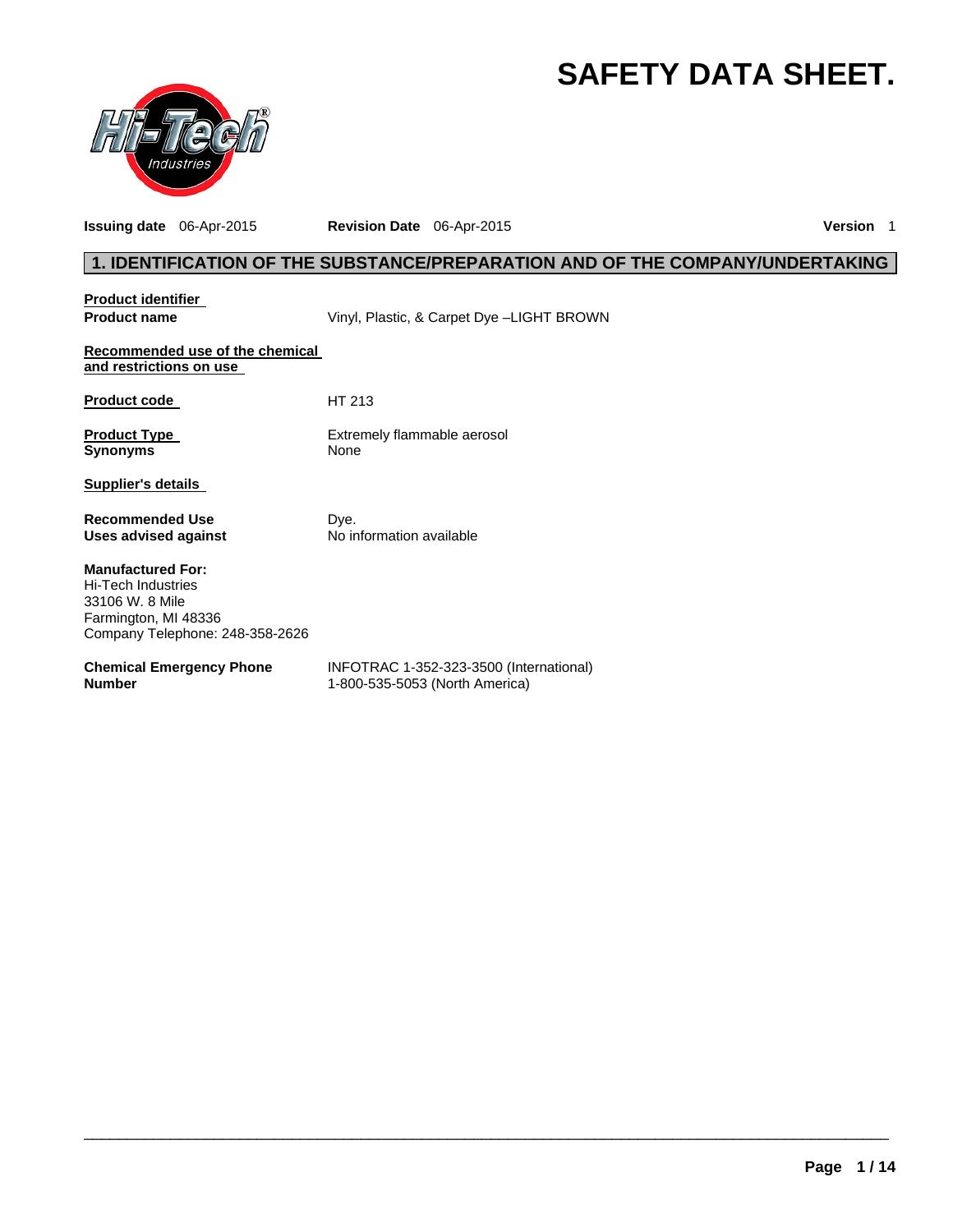### $\Box$ **2. HAZARDS IDENTIFICATION**

#### **Classification**

| Skin corrosion/irritation                          | Category 2            |
|----------------------------------------------------|-----------------------|
| Serious eye damage/eye irritation                  | Category 2A           |
| Carcinogenicity                                    | Category 2            |
| Reproductive Toxicity                              | Category 2            |
| Specific target organ toxicity (single exposure)   | Category 3            |
| Specific target organ toxicity (repeated exposure) | Category 2            |
| Aspiration toxicity                                | Category 1            |
| Flammable aerosols                                 | Category 1            |
| Gases under pressure                               | <b>Compressed Gas</b> |

# **GHS Label elements, including**

### **precautionary statements**

| <b>Emergency Overview</b>                                 |                                                                                                                      |      |         |
|-----------------------------------------------------------|----------------------------------------------------------------------------------------------------------------------|------|---------|
| <b>DANGER</b>                                             |                                                                                                                      |      |         |
| <b>Hazard Statements</b>                                  |                                                                                                                      |      |         |
| Causes skin irritation                                    |                                                                                                                      |      |         |
| Causes serious eye irritation                             |                                                                                                                      |      |         |
| Suspected of causing cancer                               |                                                                                                                      |      |         |
| Suspected of damaging fertility or the unborn child       |                                                                                                                      |      |         |
| May cause drowsiness or dizziness                         |                                                                                                                      |      |         |
| System, and skin) through prolonged or repeated exposure. | May cause damage to organs (Central Nervous System, Central Vascular System, Eyes, Kidney, Liver, Lungs, Respiratory |      |         |
| May be fatal if swallowed and enters airways              |                                                                                                                      |      |         |
| Extremely flammable aerosol                               |                                                                                                                      |      |         |
| Contains gas under pressure; may explode if heated        |                                                                                                                      |      |         |
|                                                           |                                                                                                                      |      |         |
| Appearance<br>opaque                                      | <b>Physical state</b><br>Aerosol                                                                                     | Odor | Solvent |

### **Precautionary Statements - Prevention**

Obtain special instructions before use Do not handle until all safety precautions have been read and understood Wash face, hands and any exposed skin thoroughly after handling Wear protective gloves/protective clothing/eye protection/face protection Do not breathe dust/fume/gas/mist/vapors/spray Use only outdoors or in a well-ventilated area Keep away from heat/sparks/open flames/hot surfaces. — No smoking Do not spray on an open flame or other ignition source

Pressurized container: Do not pierce or burn, even after use

### **Precautionary Statements - Response**

If exposed or concerned: Get medical advice/attention

Specific treatment (see first aid on this label)

IF IN EYES: Rinse cautiously with water for several minutes. Remove contact lenses, if present and easy to do. Continue rinsing. If eye irritation persists: Get medical advice/attention

 $\Box$ 

IF ON SKIN: Wash with plenty of soap and water.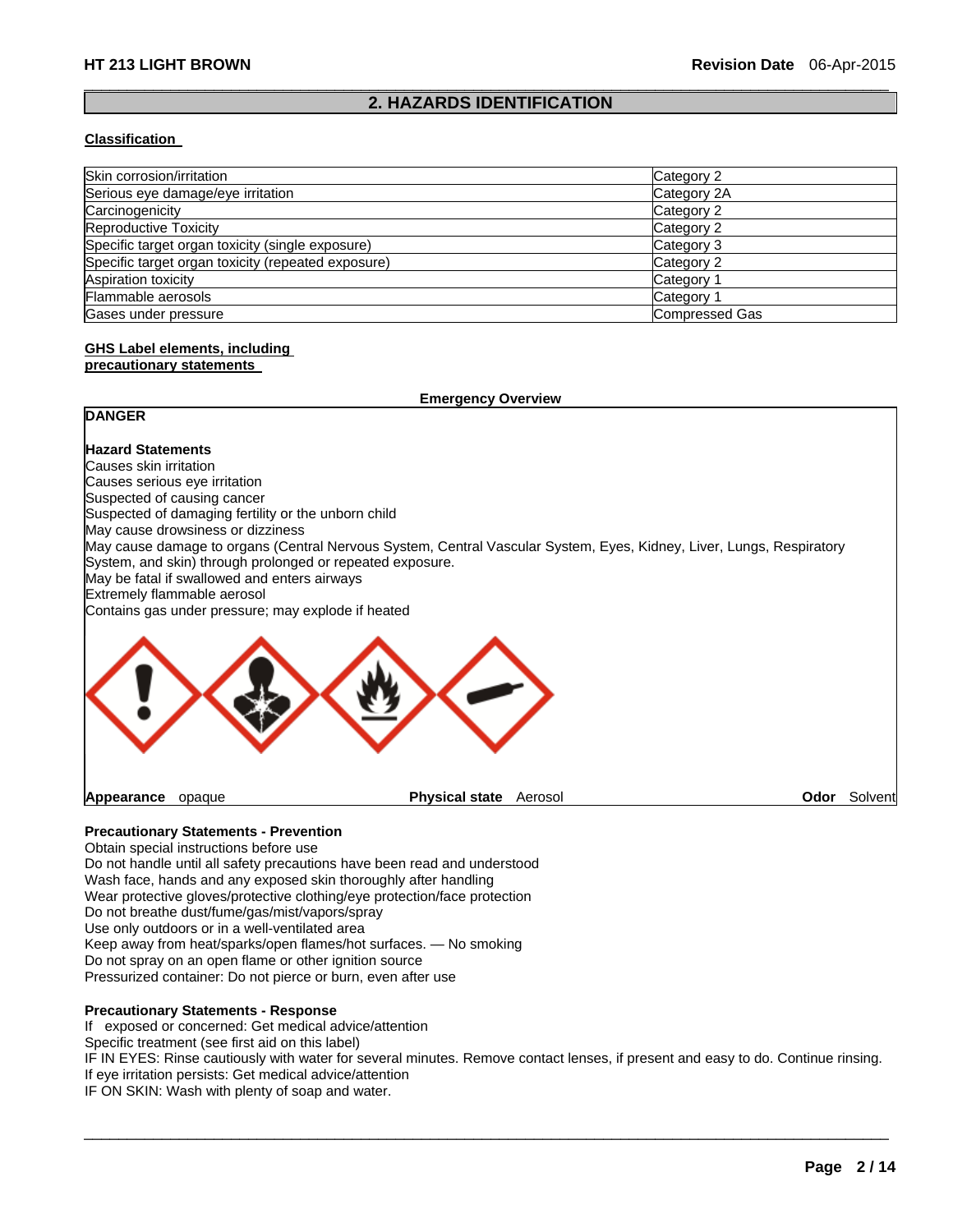If skin irritation occurs: Get medical advice/attention Take off contaminated clothing and wash before reuse IF INHALED: Remove person to fresh air and keep comfortable for breathing. Call a POISON CENTER or doctor/physician if you feel unwell IF SWALLOWED: Immediately call a POISON CENTER or doctor/physician Do NOT induce vomiting

# **Precautionary Statements - Storage**

Store locked up Store in a well-ventilated place. Keep container tightly closed Protect from sunlight. Do not expose to temperatures exceeding 50 °C/122 °F

#### **Precautionary Statements - Disposal**

Dispose of contents/container to an approved waste disposal plant

#### **Hazards not otherwise classified (HNOC)**

None

#### **Other information**

• Toxic to aquatic life with long lasting effects

0% of the mixture consists of ingredient(s) of unknown toxicity

# **3. COMPOSITION/INFORMATION ON INGREDIENTS**

 $\Box$ 

| <b>Chemical Name</b>          | <b>CAS-No</b>  | Weight %* |
|-------------------------------|----------------|-----------|
| <b>ACETONE</b>                | 67-64-1        | $30 - 40$ |
| PROPANE/ISOBUTANE/N-BUTANE    | 68476-86-8     | $20 - 30$ |
| <b>TOLUENE</b>                | 108-88-3       | $10 - 20$ |
| 2-BUTANONE                    | 78-93-3        | $1 - 10$  |
| N-BUTYL ALCOHOL               | $71-36-3$      | $1 - 10$  |
| <b>XYLENE</b>                 | 1330-20-7      | $1 - 10$  |
| <b>MAGNESIUM SILICATE</b>     | 14807-96-6     | $1 - 10$  |
| CALCIUM CARBONATE             | 1317-65-3      | $1 - 10$  |
| ETHYL BENZENE                 | $100 - 41 - 4$ | $1 - 10$  |
| TITANIUM DIOXIDE              | 13463-67-7     | $1 - 10$  |
| <b>METHYL ISOBUTYL KETONE</b> | $108 - 10 - 1$ | $1 - 10$  |

\*The exact percentage (concentration) of composition has been withheld as a trade secret.

# **4. FIRST AID MEASURES**

#### **First aid measures for different exposure routes**

| Eye contact         | Rinse immediately with plenty of water, also under the eyelids, for at least 15 minutes. Keep<br>eye wide open while rinsing. Get medical attention if irritation persists.                       |
|---------------------|---------------------------------------------------------------------------------------------------------------------------------------------------------------------------------------------------|
| <b>Skin contact</b> | Wash off immediately with soap and plenty of water while removing all contaminated<br>clothes and shoes. If symptoms persist, call a physician.                                                   |
| <b>Inhalation</b>   | Move to fresh air. If breathing is difficult, give oxygen. Artificial respiration and/or oxygen<br>may be necessary. If breathing has stopped, contact emergency medical services<br>immediately. |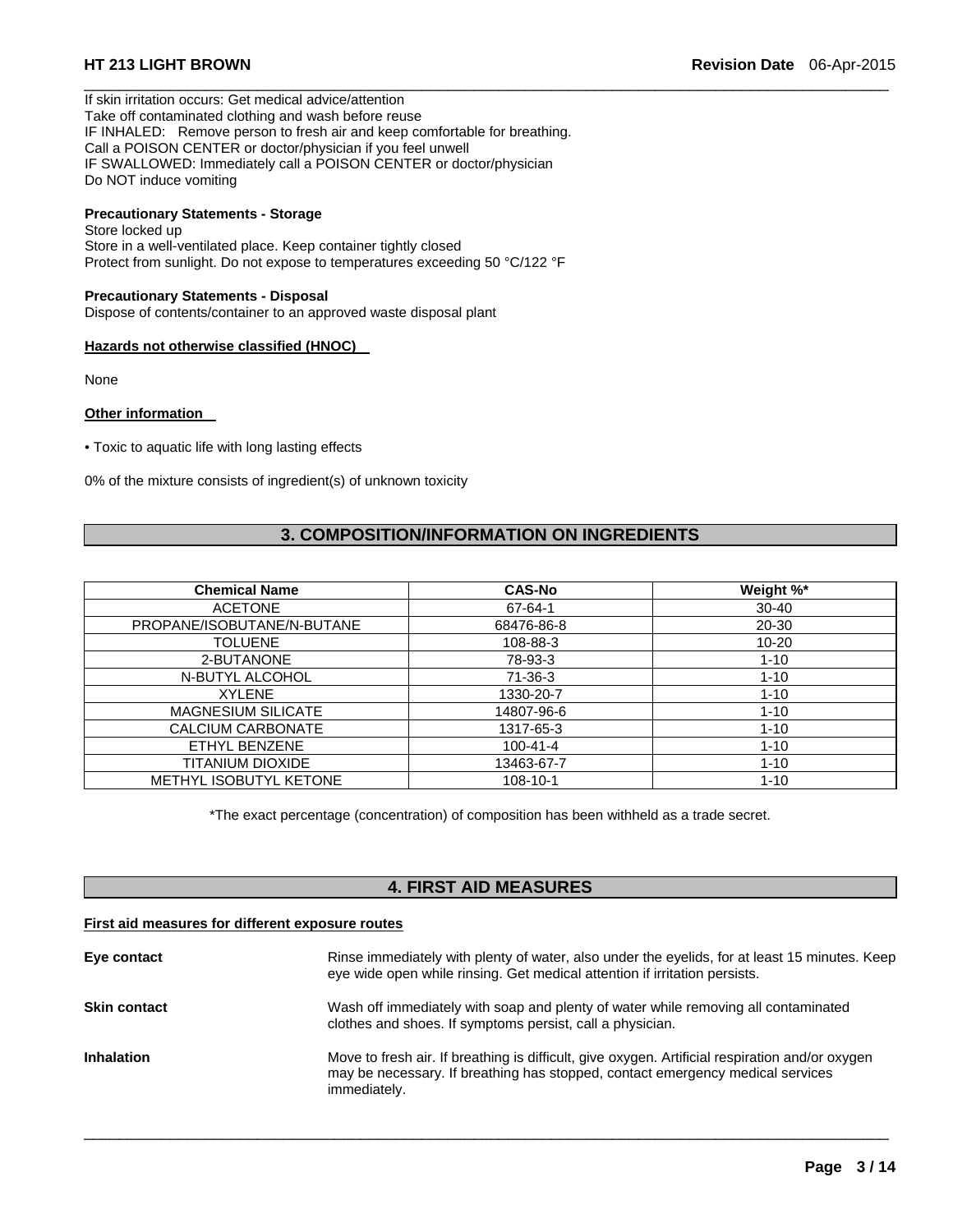| Ingestion                                                                            | Rinse mouth. Do NOT induce vomiting. Never give anything by mouth to an unconscious<br>person. Call a physician or Poison Control Center immediately.                                                                                                                                          |  |
|--------------------------------------------------------------------------------------|------------------------------------------------------------------------------------------------------------------------------------------------------------------------------------------------------------------------------------------------------------------------------------------------|--|
| Most important symptoms/effects, acute and delayed                                   |                                                                                                                                                                                                                                                                                                |  |
| <b>Main Symptoms</b>                                                                 | Causes skin and eye irritation. Irritating to respiratory system. May cause drowsiness or<br>dizziness. May damage to fertility or the unborn child. May cause cancer. Harmful or fatal<br>if swallowed and enters airways. Causes damage to organs through prolonged or<br>repeated exposure. |  |
| Indication of immediate medical attention and special treatment needed, if necessary |                                                                                                                                                                                                                                                                                                |  |
| Notes to physician                                                                   | Treat symptomatically.                                                                                                                                                                                                                                                                         |  |
| <b>5. FIRE-FIGHTING MEASURES</b>                                                     |                                                                                                                                                                                                                                                                                                |  |

 $\Box$ 

# **Suitable Extinguishing Media**

Water fog.Dry chemical. Carbon dioxide (CO2). Cool containers/tanks with water spray.

**Unsuitable Extinguishing Media** Decomposition by contact with water may generate vapors which can be ignited by heat or open flame.

# **Specific hazards arising from the chemical**

Extremely flammable. In the event of fire and/or explosion do not breathe fumes. Risk of ignition.

**Explosion Data Sensitivity to Mechanical Impact** none. **Sensitivity to Static Discharge** Yes.

#### **Protective Equipment and Precautions for Firefighters**

As in any fire, wear self-contained breathing apparatus pressure-demand, MSHA/NIOSH (approved or equivalent) and full protective gear.

# **6. ACCIDENTAL RELEASE MEASURES**

#### **Personal precautions, protective equipment and emergency procedures**

| <b>Personal precautions</b>                           | Avoid contact with eyes. Avoid breathing vapors or mists. Contents under pressure. Do not<br>puncture or incinerate cans. Do no stick pin or any other sharp object into opening on top of<br>can. Avoid skin contact. Use with adequate ventilation. Keep container away from<br>heat, flames, and all other sources of ignition. Keep can away from all sources of electricity<br>such as electric motors and batteries. Do not spray on hot surfaces. |
|-------------------------------------------------------|----------------------------------------------------------------------------------------------------------------------------------------------------------------------------------------------------------------------------------------------------------------------------------------------------------------------------------------------------------------------------------------------------------------------------------------------------------|
| <b>Environmental precautions</b>                      |                                                                                                                                                                                                                                                                                                                                                                                                                                                          |
| <b>Environmental precautions</b>                      | Beware of vapors accumulating to form explosive concentrations. Vapors can accumulate<br>in low areas. Prevent further leakage or spillage if safe to do so. Do not allow material to<br>contaminate ground water system. Prevent product from entering drains. Do not flush into<br>surface water or sanitary sewer system.                                                                                                                             |
| Methods and materials for containment and cleaning up |                                                                                                                                                                                                                                                                                                                                                                                                                                                          |
| <b>Methods for Containment</b>                        | Absorb spill with inert material (e.g. dry sand or earth), then place in a chemical waste<br>container. Stop leak if you can do it without risk.                                                                                                                                                                                                                                                                                                         |
| Methods for cleaning up                               | Pick up and transfer to properly labeled containers. Soak up with inert absorbent material.<br>Clean contaminated surface thoroughly. After cleaning, flush away traces with water. Take<br>precautionary measures against static discharges.                                                                                                                                                                                                            |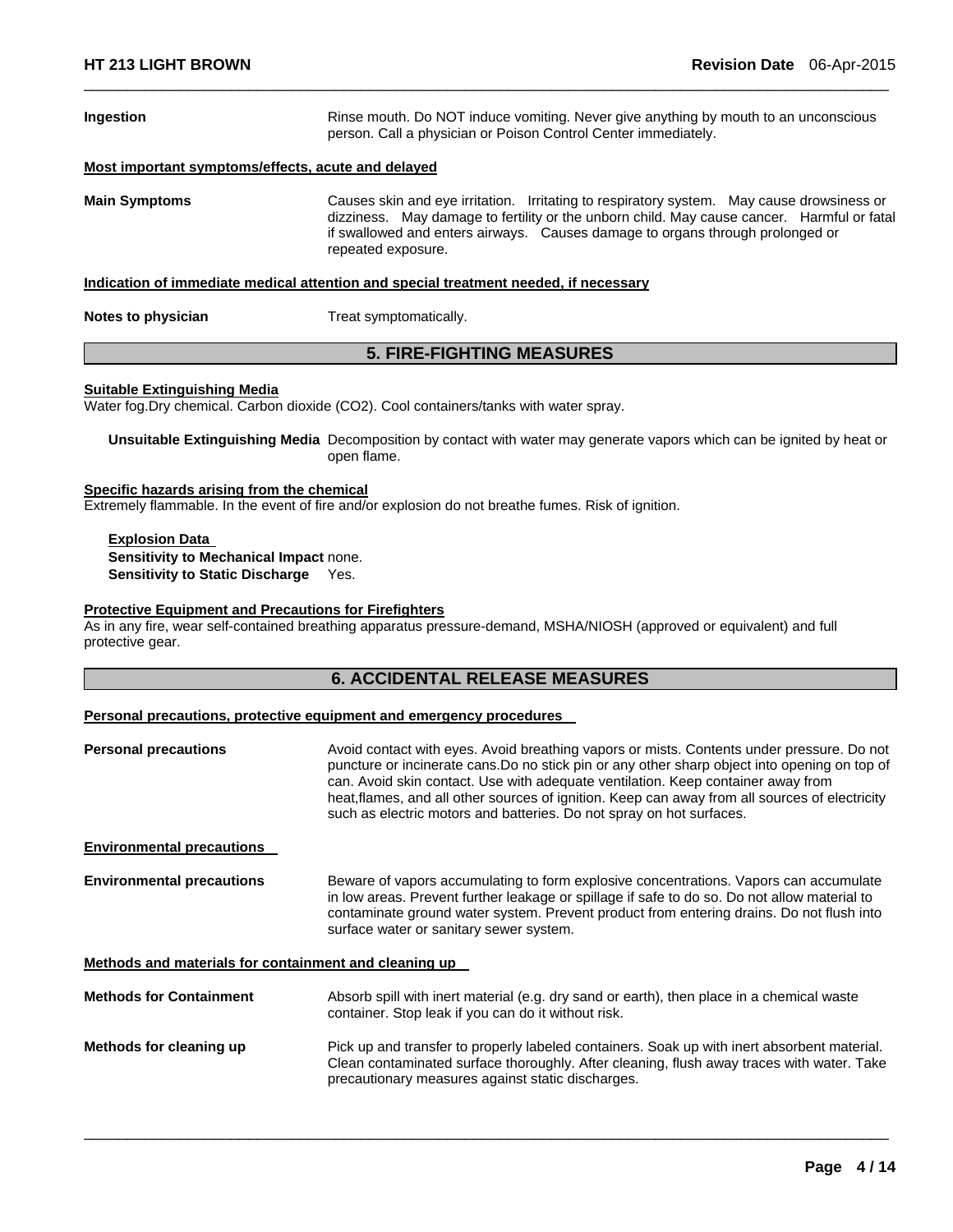### $\Box$ **7. HANDLING AND STORAGE**

# **Precautions for safe handling**

| Advice on safe handling                                      | Avoid contact with eyes. Avoid breathing vapors or mists. Contents under pressure. Do not<br>puncture or incinerate cans. Do not stick pin or any other sharp object into opening on top<br>of can.                                |
|--------------------------------------------------------------|------------------------------------------------------------------------------------------------------------------------------------------------------------------------------------------------------------------------------------|
| Conditions for safe storage, including any incompatibilities |                                                                                                                                                                                                                                    |
| <b>Technical measures/Storage</b><br>conditions              | Keep container tightly closed in a dry and well-ventilated place. Keep away from open<br>flames, hot surfaces and sources of ignition. Keep in properly labeled containers. Keep out<br>of the reach of children. Store locked up. |
| Incompatible products                                        | Strong acids, alkalis, or oxidizing agents.                                                                                                                                                                                        |
| <b>Aerosol Level</b>                                         | 3                                                                                                                                                                                                                                  |

# **8. EXPOSURE CONTROLS/PERSONAL PROTECTION**

# **Control parameters**

# **Exposure Guidelines** .

| <b>Chemical Name</b>       | <b>ACGIH TLV</b>         | <b>OSHA PEL</b>                          | <b>NIOSH IDLH</b>              |
|----------------------------|--------------------------|------------------------------------------|--------------------------------|
| <b>ACETONE</b>             | STEL: 750 ppm            | TWA: 1000 ppm                            | IDLH: 2500 ppm                 |
| $67 - 64 - 1$              | TWA: 500 ppm             | TWA: 2400 mg/m <sup>3</sup>              | TWA: 250 ppm                   |
|                            |                          | (vacated) TWA: 750 ppm                   | TWA: 590 mg/m <sup>3</sup>     |
|                            |                          | (vacated) TWA: 1800 mg/m <sup>3</sup>    |                                |
|                            |                          | (vacated) STEL: 2400 mg/m <sup>3</sup>   |                                |
|                            |                          | The acetone STEL does not apply          |                                |
|                            |                          | to the cellulose acetate fiber           |                                |
|                            |                          | industry. It is in effect for all other  |                                |
|                            |                          | sectors                                  |                                |
|                            |                          | (vacated) STEL: 1000 ppm                 |                                |
| PROPANE/ISOBUTANE/N-BUTANE | 74-98-6: TWA: 1000 ppm   | 74-98-6: TWA: 1000 ppm                   | 74-98-6:IDLH: 2100 ppm         |
| 68476-86-8                 | 106-97-8: STEL: 1000 ppm | TWA: $1800 \text{ ma/m}^3$               | TWA: 1000 ppm                  |
|                            | 75-28-5: STEL: 1000 ppm  | (vacated) TWA: 1000 ppm                  | TWA: 1800 mg/m <sup>3</sup>    |
|                            |                          | (vacated) TWA: 1800 mg/m <sup>3</sup>    | 106-97-8: TWA: 800 ppm         |
|                            |                          | 106-97-8: (vacated) TWA: 800             | TWA: 1900 mg/m <sup>3</sup>    |
|                            |                          | ppm                                      | 75-28-5: TWA: 800 ppm          |
|                            |                          | (vacated) TWA: 1900 mg/m <sup>3</sup>    | TWA: 1900 mg/m <sup>3</sup>    |
|                            |                          |                                          |                                |
| <b>TOLUENE</b>             | TWA: 20 ppm              | TWA: 200 ppm                             | IDLH: 500 ppm                  |
| 108-88-3                   |                          | (vacated) TWA: 100 ppm                   | TWA: 100 ppm                   |
|                            |                          | (vacated) TWA: 375 mg/m <sup>3</sup>     | TWA: 375 mg/m <sup>3</sup>     |
|                            |                          | (vacated) STEL: 150 ppm                  | STEL: 150 ppm                  |
|                            |                          | (vacated) STEL: 560 mg/m <sup>3</sup>    | STEL: 560 mg/m <sup>3</sup>    |
|                            |                          | Ceiling: 300 ppm                         |                                |
| 2-BUTANONE                 | STEL: 300 ppm            | TWA: 200 ppm                             | IDLH: 3000 ppm                 |
| 78-93-3                    | TWA: 200 ppm             | TWA: 590 mg/m <sup>3</sup>               | TWA: 200 ppm                   |
|                            |                          | (vacated) TWA: 200 ppm                   | TWA: 590 mg/m <sup>3</sup>     |
|                            |                          | (vacated) TWA: 590 mg/m <sup>3</sup>     | STEL: 300 ppm                  |
|                            |                          | (vacated) STEL: 300 ppm                  | STEL: 885 mg/m <sup>3</sup>    |
|                            |                          | (vacated) STEL: 885 mg/m <sup>3</sup>    |                                |
| N-BUTYL ALCOHOL            | TWA: 20 ppm              | <b>TWA: 100 ppm</b>                      | <b>IDLH: 1400 ppm</b>          |
| 71-36-3                    |                          | TWA: 300 mg/m <sup>3</sup>               | Ceiling: 50 ppm                |
|                            |                          | (vacated) S*                             | Ceiling: 150 mg/m <sup>3</sup> |
|                            |                          | (vacated) Ceiling: 50 ppm                |                                |
|                            |                          | (vacated) Ceiling: 150 mg/m <sup>3</sup> |                                |
| <b>XYLENE</b>              | STEL: 150 ppm            | TWA: 100 ppm                             |                                |
| 1330-20-7                  | TWA: 100 ppm             | TWA: 435 mg/m <sup>3</sup>               |                                |
|                            |                          | (vacated) TWA: 100 ppm                   |                                |
|                            |                          | (vacated) TWA: 435 mg/m <sup>3</sup>     |                                |
|                            |                          | (vacated) STEL: 150 ppm                  |                                |
|                            |                          | (vacated) STEL: 655 mg/m <sup>3</sup>    |                                |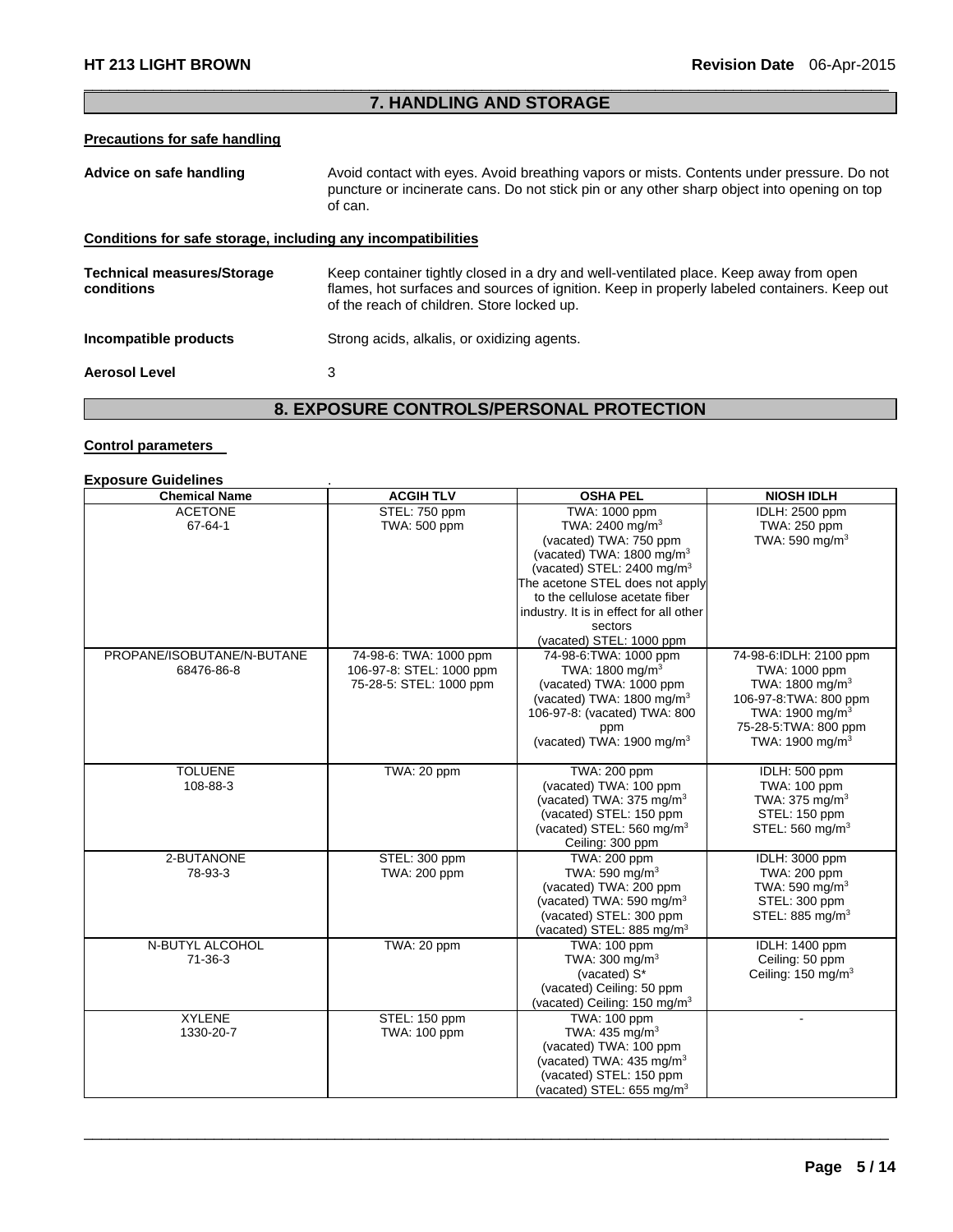# **HT 213 LIGHT BROWN Revision Date** 06-Apr-2015

| <b>MAGNESIUM SILICATE</b> | TWA: $2 \text{ mg/m}^3$ particulate matter | (vacated) TWA: $2 \text{ mg/m}^3$         | IDLH: 1000 mg/m <sup>3</sup>                |
|---------------------------|--------------------------------------------|-------------------------------------------|---------------------------------------------|
| 14807-96-6                | containing no asbestos and <1%             | respirable dust <1% Crystalline           | TWA: 2 mg/m <sup>3</sup> containing no      |
|                           | crystalline silica, respirable             | silica, containing no Asbestos            | Asbestos and <1% Quartz                     |
|                           | fraction                                   | TWA: 20 mppcf if 1% Quartz or             | respirable dust                             |
|                           |                                            | more, use Quartz limit                    |                                             |
| CALCIUM CARBONATE         |                                            | TWA: 15 $mg/m3$ total dust                | TWA: 10 mg/m <sup>3</sup><br>total dust     |
| 1317-65-3                 |                                            | TWA: 5 $mg/m3$ respirable                 | TWA: 5 mg/m <sup>3</sup><br>respirable dust |
|                           |                                            | fraction                                  |                                             |
|                           |                                            | (vacated) TWA: 15 mg/m <sup>3</sup> total |                                             |
|                           |                                            | dust                                      |                                             |
|                           |                                            | (vacated) TWA: $5 \text{ mg/m}^3$         |                                             |
|                           |                                            | respirable fraction                       |                                             |
| ETHYL BENZENE             | TWA: 20 ppm                                | <b>TWA: 100 ppm</b>                       | IDLH: 800 ppm                               |
| $100 - 41 - 4$            |                                            | TWA: $435 \text{ mg/m}^3$                 | TWA: 100 ppm                                |
|                           |                                            | (vacated) TWA: 100 ppm                    | TWA: 435 mg/m <sup>3</sup>                  |
|                           |                                            | (vacated) TWA: 435 mg/m <sup>3</sup>      | STEL: 125 ppm                               |
|                           |                                            | (vacated) STEL: 125 ppm                   | STEL: 545 mg/m <sup>3</sup>                 |
|                           |                                            | (vacated) STEL: 545 mg/m <sup>3</sup>     |                                             |
| <b>TITANIUM DIOXIDE</b>   | TWA: 10 mg/m $3$                           | TWA: 15 mg/m <sup>3</sup> total dust      | IDLH: 5000 mg/m <sup>3</sup>                |
| 13463-67-7                |                                            | (vacated) TWA: $10 \text{ mg/m}^3$ total  |                                             |
|                           |                                            | dust                                      |                                             |
| METHYL ISOBUTYL KETONE    | STEL: 75 ppm                               | TWA: 100 ppm                              | IDLH: 500 ppm                               |
| $108 - 10 - 1$            | TWA: 20 ppm                                | TWA: $410 \text{ mg/m}^3$                 | TWA: 50 ppm                                 |
|                           |                                            | (vacated) TWA: 50 ppm                     | TWA: 205 mg/m <sup>3</sup>                  |
|                           |                                            | (vacated) TWA: 205 mg/m <sup>3</sup>      | STEL: 75 ppm                                |
|                           |                                            | (vacated) STEL: 75 ppm                    | STEL: $300 \text{ mg/m}^3$                  |
|                           |                                            | (vacated) STEL: 300 mg/m <sup>3</sup>     |                                             |

*ACGIH: (American Conference of Governmental Industrial Hygienists) OSHA: (Occupational Safety & Health Administration) NIOSH IDLH: Immediately Dangerous to Life or Health* 

**Other Exposure Guidelines** Vacated limits revoked by the Court of Appeals decision in AFL-CIO v. OSHA, 965 F.2d 962 (11th Cir., 1992). **Exposure controls Engineering Measures** Showers Eyewash stations Ventilation systems. **Individual protection measures, such as personal protective equipment Eye/Face Protection** Safety glasses with side-shields. **Skin and body protection** Chemical resistant apron. Protective gloves. **Respiratory protection** If exposure limits are exceeded or irritation is experienced, NIOSH/MSHA approved respiratory protection should be worn. Positive-pressure supplied air respirators may be required for high airborne contaminant concentrations. Respiratory protection must be provided in accordance with current local regulations. **Hygiene measures** Handle in accordance with good industrial hygiene and safety practice. **9. PHYSICAL AND CHEMICAL PROPERTIES** 

#### **Physical and chemical properties**

| <b>Physical state</b><br>Appearance<br>Color | Aerosol<br>opaque<br>light brown | Odor<br><b>Odor Threshold</b> | Solvent<br>No information available |
|----------------------------------------------|----------------------------------|-------------------------------|-------------------------------------|
| <b>Property</b>                              | <b>Values</b>                    | • Methods                     |                                     |
| pH                                           | No information available         | Remarks                       |                                     |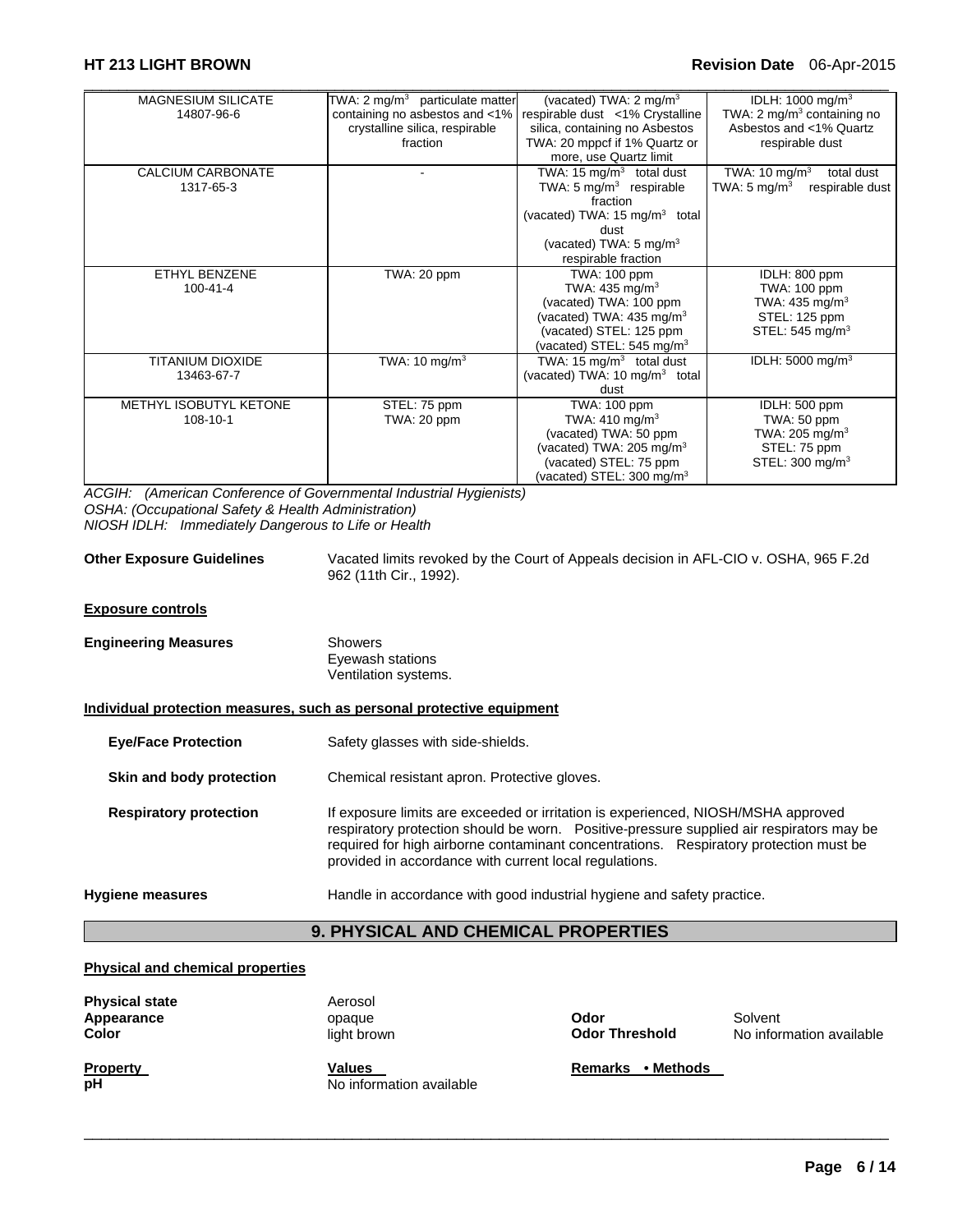| <b>Melting/freezing point</b>                                  | No information available |                     |  |
|----------------------------------------------------------------|--------------------------|---------------------|--|
| Boiling point/boiling range                                    | No information available |                     |  |
| <b>Flash Point</b>                                             | -97 °C / -143 °F         | Based on propellant |  |
| <b>Evaporation rate</b>                                        | No information available |                     |  |
| Flammability (solid, gas)                                      | No information available |                     |  |
| <b>Flammability Limits in Air</b>                              |                          |                     |  |
| upper flammability limit                                       | No information available |                     |  |
| lower flammability limit                                       | No information available |                     |  |
| Vapor pressure                                                 | No information available |                     |  |
| Vapor density                                                  | No information available |                     |  |
| <b>Specific Gravity</b>                                        | 0.818                    |                     |  |
| <b>Water solubility</b>                                        | Practically insoluble    |                     |  |
| Partition coefficient: n-octanol/waterNo information available |                          |                     |  |
| <b>Autoignition temperature</b>                                | No information available | Not applicable      |  |
| <b>Decomposition temperature</b>                               | No information available |                     |  |
| <b>Viscosity</b>                                               | No information available |                     |  |
| <b>Explosive properties</b>                                    | No information available |                     |  |
| <b>Other information</b>                                       |                          |                     |  |
| <b>VOC Content(%)</b>                                          | 57.12                    |                     |  |
| <b>10. STABILITY AND REACTIVITY</b>                            |                          |                     |  |

### **Reactivity**

No data available

#### **Chemical stability**

Stable under recommended storage conditions.

#### **Possibility of hazardous reactions**

None under normal processing.

# **Conditions to Avoid**

Extremes of temperature and direct sunlight. Keep away from open flames, hot surfaces and sources of ignition. Keep away from children.

### **Incompatible Materials**

Strong acids, alkalis, or oxidizing agents.

### **Hazardous Decomposition Products**

None known based on information supplied.

# **11. TOXICOLOGICAL INFORMATION**

### **Information on likely routes of exposure**

#### **Product Information**

| <b>Inhalation</b>   | Vapors may irritate throat and respiratory system. May cause drownsiness and dizziness<br>based on components. May cause irritation of respiratory tract. Avoid breathing vapors or<br>mists. |
|---------------------|-----------------------------------------------------------------------------------------------------------------------------------------------------------------------------------------------|
| Eye contact         | Irritating to eyes. Avoid contact with eyes.                                                                                                                                                  |
| <b>Skin contact</b> | Irritating to skin. Repeated exposure may cause skin dryness or cracking. Prolonged skin<br>contact may defat the skin and produce dermatitis. Avoid contact with skin.                       |
| Ingestion           | May be harmful if swallowed. Aspiration into the lungs during swallowing may cause serious<br>lung damage which may be fatal.                                                                 |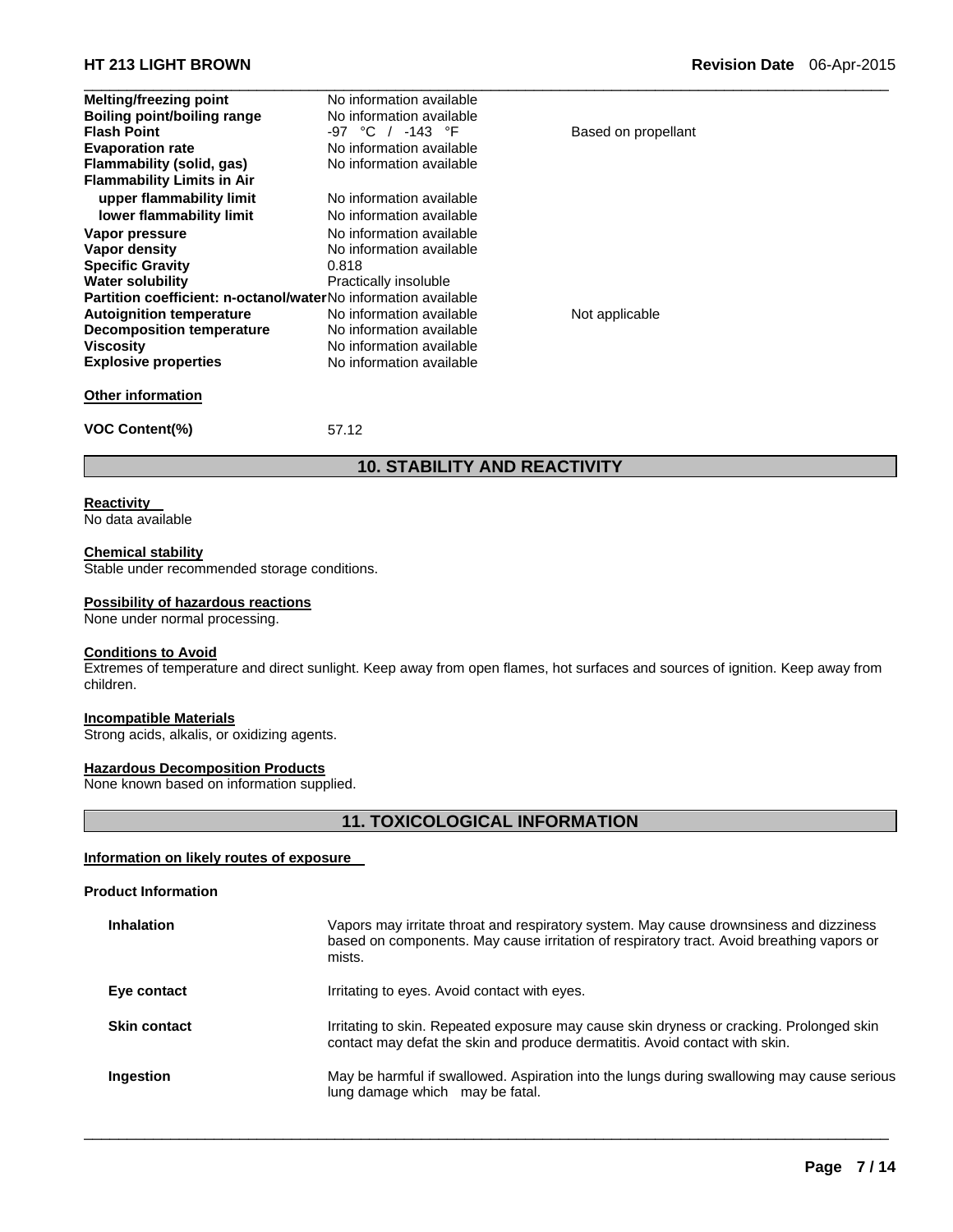#### **Component Information**

| <b>Chemical Name</b>          | LD50 Oral              | LD50 Dermal                          | <b>LC50 Inhalation</b>                  |
|-------------------------------|------------------------|--------------------------------------|-----------------------------------------|
| <b>ACETONE</b>                | $= 5800$ mg/kg         | 20,000 mg/kg (Rabbit)                | $= 50100$ mg/m <sup>3</sup><br>Rat) 8 h |
| 67-64-1                       |                        |                                      |                                         |
| <b>TOLUENE</b>                | Rat)<br>$= 2600$ mg/kg | $= 12000$ mg/kg<br>Rabbit)           | (Rat) 4 h<br>$= 12.5$ mg/L              |
| 108-88-3                      |                        |                                      |                                         |
| 2-BUTANONE                    | $= 2483$ mg/kg<br>Rat) | (Rabbit)<br>$= 5000 \; \text{mq/kg}$ | $= 11700$ ppm<br>Rat) 4 h               |
| 78-93-3                       |                        |                                      |                                         |
| <b>N-BUTYL ALCOHOL</b>        | Rat)<br>= 700 mg/kg    | (Rabbit)<br>$= 3402$ mg/kg           | Rat) 4 h<br>$>8000$ ppm                 |
| 71-36-3                       |                        |                                      |                                         |
| <b>XYLENE</b>                 | Rat)<br>$= 3500$ mg/kg | (Rabbit)<br>> 4350 mg/kg             | Rat ) 4 h<br>$= 29.08$ mg/L             |
| 1330-20-7                     |                        |                                      |                                         |
| <b>ETHYL BENZENE</b>          |                        | $= 15400$ mg/kg<br>Rabbit)           |                                         |
| 100-41-4                      |                        |                                      |                                         |
| <b>TITANIUM DIOXIDE</b>       | Rat)<br>> 10000 mg/kg  |                                      |                                         |
| 13463-67-7                    |                        |                                      |                                         |
| <b>METHYL ISOBUTYL KETONE</b> | Rat)<br>$= 2080$ mg/kg | (Rabbit)<br>$= 3000$ mg/kg           | Rat ) 4 h<br>$= 8.2$ mg/L               |
| 108-10-1                      |                        |                                      |                                         |

 $\Box$ 

#### **Information on toxicological effects**

**Symptoms** Symptoms of overexposure may be headache, dizziness, tiredness, nausea and vomiting. Irritating to respiratory system. Causes serious eye irritation.Irritating to skin. May be harmful or fatal if ingested.

#### **Delayed and immediate effects as well as chronic effects from short and long-term exposure**

| <b>Skin corrosion/irritation</b><br>Eye damage/irritation<br><b>Irritation</b><br><b>Sensitization</b> | Irritating to skin.<br>Irritating to eyes.<br>Irritating to eyes, respiratory system and skin.<br>None known.      |             |            |             |  |  |
|--------------------------------------------------------------------------------------------------------|--------------------------------------------------------------------------------------------------------------------|-------------|------------|-------------|--|--|
| <b>Germ Cell Mutagenicity</b><br>Carcinogenicity                                                       | None known.<br>The table below indicates whether each agency has evaluated a listed ingredient as a<br>carcinogen. |             |            |             |  |  |
| <b>Chemical Name</b>                                                                                   | <b>ACGIH</b>                                                                                                       | <b>IARC</b> | <b>NTP</b> | <b>OSHA</b> |  |  |
| <b>TOLUENE</b><br>108-88-3                                                                             |                                                                                                                    | Group 3     |            |             |  |  |
| <b>XYLENE</b><br>1330-20-7                                                                             | ٠                                                                                                                  | Group 3     |            |             |  |  |

| 1330-20-7                                    |    |          |   |  |
|----------------------------------------------|----|----------|---|--|
| <b>MAGNESIUM SILICATE</b><br>14807-96-6      |    | Group 3  |   |  |
| ETHYL BENZENE<br>100-41-4                    | A3 | Group 2B |   |  |
| TITANIUM DIOXIDE<br>13463-67-7               | -  | 2B       | - |  |
| METHYL ISOBUTYL<br><b>KETONE</b><br>108-10-1 | A3 | Group 2B |   |  |

 $\Box$ 

*ACGIH: (American Conference of Governmental Industrial Hygienists) A3 - Animal Carcinogen* 

*IARC: (International Agency for Research on Cancer)* 

*Group 2B - Possibly Carcinogenic to Humans* 

*Group 3 - Not Classifiable as to Carcinogenicity in Humans* 

*OSHA: (Occupational Safety & Health Administration)* 

*X - Present*  **Specific target organ systemic toxicity (single exposure) Specific target organ systemic toxicity (repeated exposure) Chronic toxicity May cause adverse liver effects.** 

Product is or contains a chemical which is a known or suspected reproductive hazard. May cause respiratory irritation. May cause drowsiness and dizziness.

May cause damage to organs through prolonged or repeated exposure.

**Target Organ Effects** Central nervous system, Central Vascular System (CVS), Eyes, Kidney, Liver, Lungs, Respiratory system, Skin.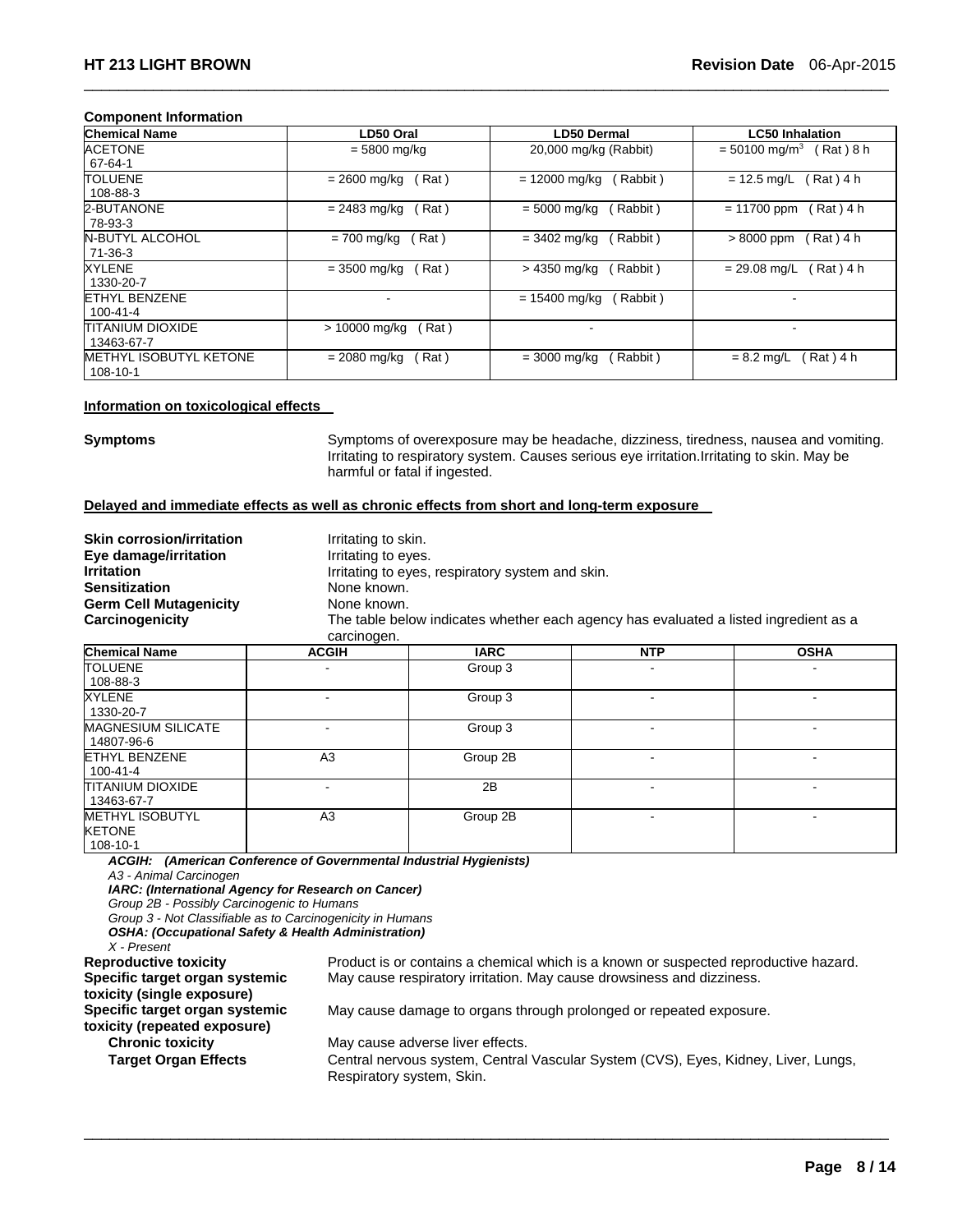**ATEmix (inhalation-gas)** 871844 mg/l **ATEmix (inhalation-dust/mist)** 29.7 mg/l

| <b>Neurological effects</b>                          | Intentional misuse by deliberately concentrating and inhaling contents may be harmful or<br>fatal. |
|------------------------------------------------------|----------------------------------------------------------------------------------------------------|
| Aspiration hazard                                    | May be fatal if swallowed and enters airways.                                                      |
| Numerical measures of toxicity - Product Information |                                                                                                    |
| <b>Unknown Acute Toxicity</b>                        | 0% of the mixture consists of ingredient(s) of unknown toxicity                                    |
|                                                      | The following values are calculated based on chapter 3.1 of the GHS document .                     |
| ATEmix (oral)                                        | 18451<br>mg/kg                                                                                     |
| <b>ATEmix (dermal)</b>                               | 10910 mg/kg                                                                                        |

 $\Box$ 

# **12. ECOLOGICAL INFORMATION**

# **Ecotoxicity**

| <b>Chemical Name</b>                                | <b>Toxicity to algae</b>                                                                                                | <b>Toxicity to fish</b>                                                                                                                                                                                                                                                                                                                                                                                                                                                                                                                    | <b>Toxicity to</b> | Toxicity to daphnia and                                                                                                     |
|-----------------------------------------------------|-------------------------------------------------------------------------------------------------------------------------|--------------------------------------------------------------------------------------------------------------------------------------------------------------------------------------------------------------------------------------------------------------------------------------------------------------------------------------------------------------------------------------------------------------------------------------------------------------------------------------------------------------------------------------------|--------------------|-----------------------------------------------------------------------------------------------------------------------------|
|                                                     |                                                                                                                         |                                                                                                                                                                                                                                                                                                                                                                                                                                                                                                                                            | microorganisms     | other aquatic invertebrates                                                                                                 |
| <b>ACETONE</b><br>67-64-1                           |                                                                                                                         | 4.74 - 6.33 mL/L LC50<br>Oncorhynchus mykiss 96h<br>6210 - 8120 mg/L LC50<br>Pimephales promelas 96h<br>static 8300 mg/L LC50<br>Lepomis macrochirus 96h                                                                                                                                                                                                                                                                                                                                                                                   |                    | 10294 - 17704 ma/L EC50<br>Daphnia magna 48h Static<br>12600 - 12700 mg/L EC50<br>Daphnia magna 48h                         |
| PROPANE/ISOBUTANE/N-<br><b>BUTANE</b><br>68476-86-8 | $\overline{a}$                                                                                                          |                                                                                                                                                                                                                                                                                                                                                                                                                                                                                                                                            | ÷.                 |                                                                                                                             |
| <b>TOLUENE</b><br>108-88-3                          | 433 mg/L EC50<br>Pseudokirchneriella<br>subcapitata 96h 12.5 mg/L<br>EC50 Pseudokirchneriella<br>subcapitata 72h static | 11.0 - 15.0 mg/L LC50<br>Lepomis macrochirus 96h<br>static 14.1 - 17.16 mg/L<br>LC50 Oncorhynchus mykiss<br>96h static 15.22 - 19.05 mg/L<br>LC50 Pimephales promelas<br>96h flow-through 5.89 - 7.81<br>mg/L LC50 Oncorhynchus<br>mykiss 96h flow-through<br>50.87 - 70.34 mg/L LC50<br>Poecilia reticulata 96h static<br>12.6 mg/L LC50 Pimephales<br>promelas 96h static 28.2<br>mg/L LC50 Poecilia<br>reticulata 96h semi-static 5.8<br>mg/L LC50 Oncorhynchus<br>mykiss 96h semi-static 54<br>mg/L LC50 Oryzias latipes<br>96h static | ÷                  | 5.46 - 9.83 mg/L EC50<br>Daphnia magna 48h Static<br>11.5 mg/L EC50 Daphnia<br>magna 48h                                    |
| 2-BUTANONE<br>78-93-3                               |                                                                                                                         | 3130 - 3320 mg/L LC50<br>Pimephales promelas 96h<br>flow-through                                                                                                                                                                                                                                                                                                                                                                                                                                                                           |                    | 4025 - 6440 mg/L EC50<br>Daphnia magna 48h Static<br>5091 mg/L EC50 Daphnia<br>magna 48h 520 mg/L EC50<br>Daphnia magna 48h |
| N-BUTYL ALCOHOL<br>71-36-3                          | 500 mg/L EC50<br>Desmodesmus subspicatus<br>96h 500 mg/L EC50<br>Desmodesmus subspicatus<br>72h                         | 100000 - 500000 µg/L LC50<br>Lepomis macrochirus 96h<br>static 1730 - 1910 mg/L<br>LC50 Pimephales promelas<br>96h static 1740 mg/L LC50<br>Pimephales promelas 96h<br>flow-through 1910000 µg/L<br>LC50 Pimephales promelas<br>96h static                                                                                                                                                                                                                                                                                                 |                    | 1897 - 2072 mg/L EC50<br>Daphnia magna 48h Static<br>1983 mg/L EC50 Daphnia<br>magna 48h                                    |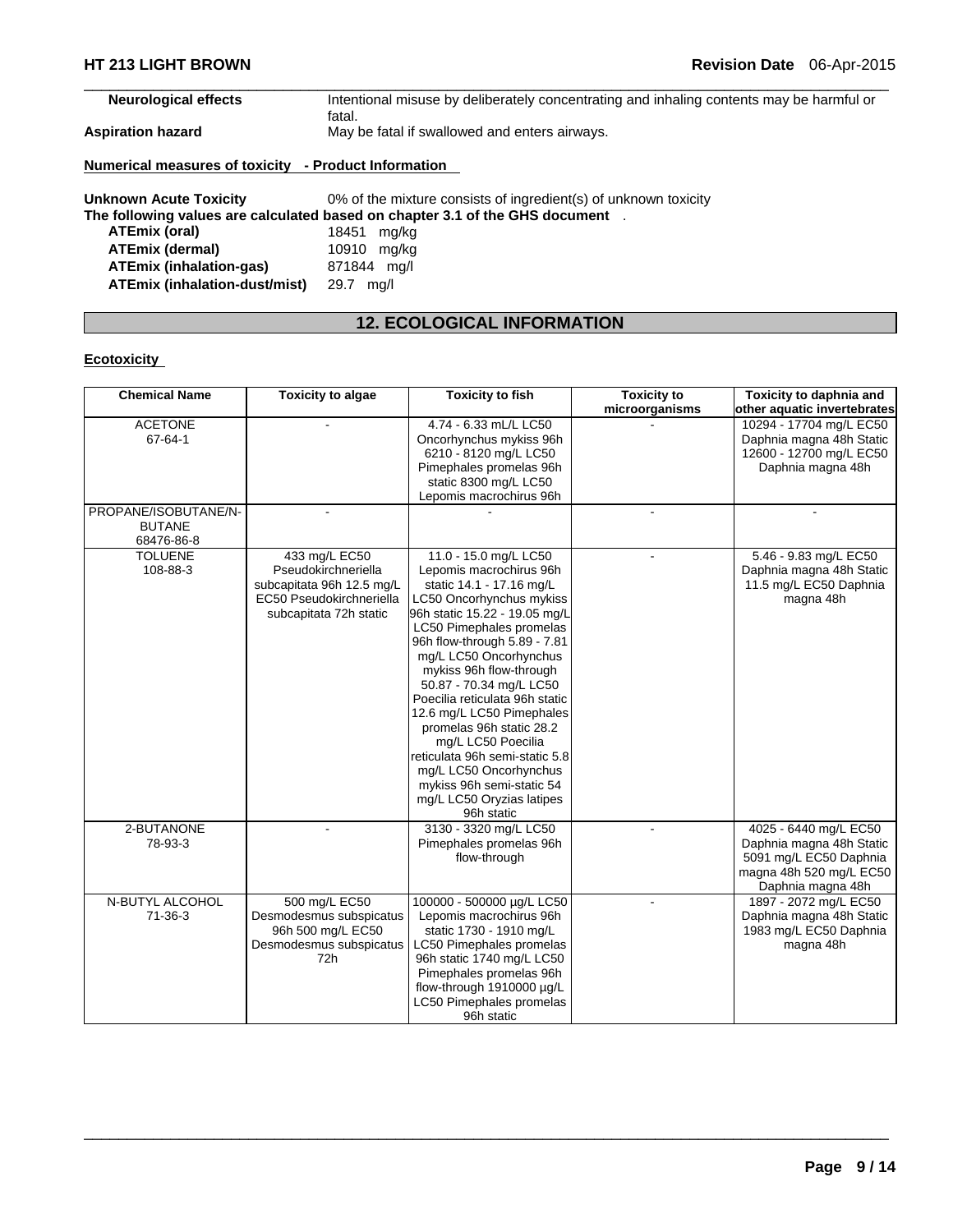# **HT 213 LIGHT BROWN Revision Date** 06-Apr-2015

| <b>XYLENE</b>             |                              | 13.1 - 16.5 mg/L LC50          | 0.6 mg/L LC50 Gammarus      |
|---------------------------|------------------------------|--------------------------------|-----------------------------|
| 1330-20-7                 |                              | Lepomis macrochirus 96h        | lacustris 48h 3.82 mg/L     |
|                           |                              | flow-through 13.5 - 17.3       | EC50 water flea 48h         |
|                           |                              | mg/L LC50 Oncorhynchus         |                             |
|                           |                              | mykiss 96h 2.661 - 4.093       |                             |
|                           |                              | mg/L LC50 Oncorhynchus         |                             |
|                           |                              | mykiss 96h static 23.53 -      |                             |
|                           |                              | 29.97 mg/L LC50                |                             |
|                           |                              | Pimephales promelas 96h        |                             |
|                           |                              | static 30.26 - 40.75 mg/L      |                             |
|                           |                              | LC50 Poecilia reticulata 96h   |                             |
|                           |                              | static 7.711 - 9.591 mg/L      |                             |
|                           |                              | LC50 Lepomis macrochirus       |                             |
|                           |                              | 96h static 13.4 mg/L LC50      |                             |
|                           |                              | Pimephales promelas 96h        |                             |
|                           |                              | flow-through 19 mg/L LC50      |                             |
|                           |                              | Lepomis macrochirus 96h        |                             |
|                           |                              | 780 mg/L LC50 Cyprinus         |                             |
|                           |                              | carpio 96h semi-static 780     |                             |
|                           |                              | mg/L LC50 Cyprinus carpio      |                             |
|                           |                              | 96h                            |                             |
| <b>MAGNESIUM SILICATE</b> |                              | 100 g/L LC50 Brachydanio       |                             |
| 14807-96-6                |                              | rerio 96h semi-static          |                             |
| ETHYL BENZENE             | 4.6 mg/L EC50                | 11.0 - 18.0 mg/L LC50          | 1.8 - 2.4 mg/L EC50 Daphnia |
| $100 - 41 - 4$            | Pseudokirchneriella          | Oncorhynchus mykiss 96h        | magna 48h                   |
|                           | subcapitata 72h 438 mg/L     | static 7.55 - 11 mg/L LC50     |                             |
|                           | EC50 Pseudokirchneriella     | Pimephales promelas 96h        |                             |
|                           | subcapitata 96h 2.6 - 11.3   | flow-through 9.1 - 15.6 mg/L   |                             |
|                           | mg/L EC50                    | LC50 Pimephales promelas       |                             |
|                           | Pseudokirchneriella          | 96h static 32 mg/L LC50        |                             |
|                           | subcapitata 72h static 1.7 - | Lepomis macrochirus 96h        |                             |
|                           | 7.6 mg/L EC50                | static 4.2 mg/L LC50           |                             |
|                           | Pseudokirchneriella          | Oncorhynchus mykiss 96h        |                             |
|                           | subcapitata 96h static       | semi-static 9.6 mg/L LC50      |                             |
|                           |                              | Poecilia reticulata 96h static |                             |
| <b>METHYL ISOBUTYL</b>    | 400 mg/L EC50                | 496 - 514 mg/L LC50            | 170 mg/L EC50 Daphnia       |
| <b>KETONE</b>             | Pseudokirchneriella          | Pimephales promelas 96h        | magna 48h                   |
| 108-10-1                  | subcapitata 96h              | flow-through                   |                             |

# **Persistence and degradability**

No information available.

#### **Bioaccumulation**

No information available.

| <b>Chemical Name</b>       | log Pow |
|----------------------------|---------|
| <b>ACETONE</b>             | $-0.24$ |
| 67-64-1                    |         |
| PROPANE/ISOBUTANE/N-BUTANE | 2.8     |
| 68476-86-8                 |         |
| <b>TOLUENE</b>             | 2.65    |
| 108-88-3                   |         |
| 2-BUTANONE                 | 0.29    |
| 78-93-3                    |         |
| N-BUTYL ALCOHOL            | 0.785   |
| 71-36-3                    |         |
| <b>XYLENE</b>              | 3.15    |
| 1330-20-7                  |         |
| ETHYL BENZENE              | 3.118   |
| 100-41-4                   |         |
| METHYL ISOBUTYL KETONE     | 1.19    |
| 108-10-1                   |         |

### **Other adverse effects** No information available

# **13. DISPOSAL CONSIDERATIONS**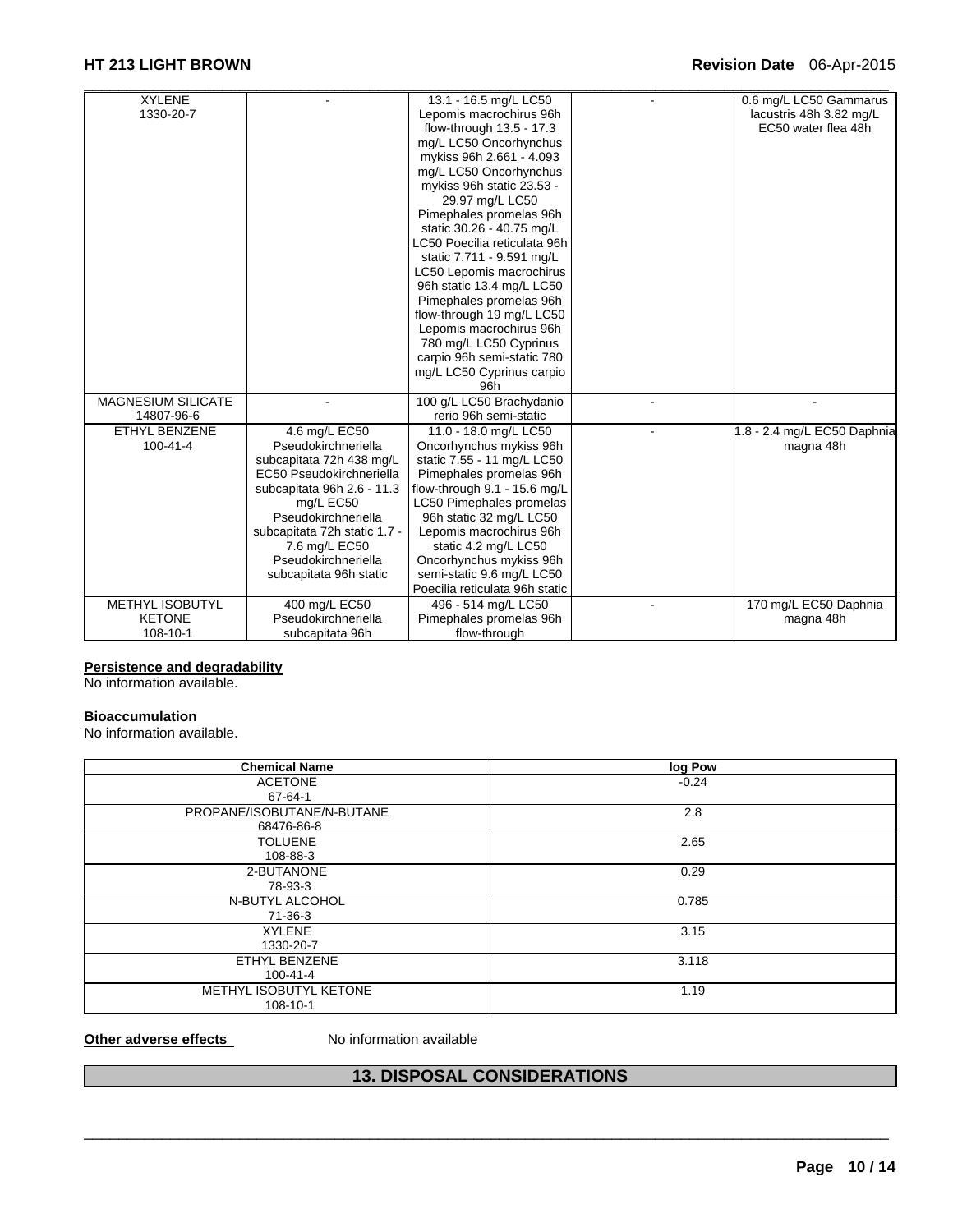#### **Waste treatment**

**Waste Disposal Methods** This material, as supplied, is a hazardous waste according to federal regulations (40 CFR 261).

 $\Box$ 

**Contaminated packaging** Pressurized container: Do not pierce or burn, even after use. Do not re-use empty containers. Empty containers should be taken to an approved waste handling site for recycling or disposal.

# **14. TRANSPORT INFORMATION**

| <b>DOT Ground</b> | CONSUMER COMMODITY ORM-D<br>or<br><b>LIMITED QUANTITY</b> |
|-------------------|-----------------------------------------------------------|
|                   |                                                           |

**IATA** UN1950, AEROSOLS, FLAMMABLE, 2.1, LTD. QTY.

**IMDG** UN1950, AEROSOLS, FLAMMABLE, 2.1, LTD. QTY.

# **15. REGULATORY INFORMATION**

#### **International Inventories**

| <b>Chemical Name</b>                    | <b>TSCA</b> | <b>DSL/NDSL</b> | <b>EINECS/ELI</b><br><b>NCS</b> | <b>ENCS</b>       | <b>IECSC</b>      | <b>KECL</b>      | <b>PICCS</b>      | <b>AICS</b> |
|-----------------------------------------|-------------|-----------------|---------------------------------|-------------------|-------------------|------------------|-------------------|-------------|
| <b>ACETONE</b>                          | X           | X               | X                               | x                 | X                 | X                | X                 | X           |
| <b>PROPANE/ISOBUTAN</b><br>E/N-BUTANE   | X           | X               | X                               | Not listed        | X                 | X                | X                 | Χ           |
| <b>TOLUENE</b>                          | х           | X               | X                               | X                 | X                 | x                | X                 | х           |
| 2-BUTANONE                              | ⋏           | X               | X                               | $\checkmark$<br>⋏ | X                 | X                | $\checkmark$<br>⌒ |             |
| N-BUTYL ALCOHOL                         | X           | X               | X                               | Χ                 | X                 | X                | $\checkmark$<br>⋏ | Χ           |
| <b>XYLENE</b>                           | ⋏           | $\check{ }$     | Χ                               | $\checkmark$<br>́ | X                 | x                | $\checkmark$      |             |
| <b>MAGNESIUM</b><br><b>SILICATE</b>     | X           | x               | X                               | X                 | X                 | X                | $\checkmark$<br>ㅅ | x           |
| <b>CALCIUM</b><br><b>CARBONATE</b>      | X           | X               | X                               | X                 | X                 | X                | X                 | X           |
| ETHYL BENZENE                           | X           | X               | X                               | X                 | X                 | X                | $\checkmark$<br>⌒ | Χ           |
| <b>TITANIUM DIOXIDE</b>                 | X           | X               | X                               | $\checkmark$<br>⋏ | $\checkmark$<br>ᄉ | $\check{ }$<br>v | $\checkmark$<br>⋏ |             |
| <b>METHYL ISOBUTYL</b><br><b>KETONE</b> | x           | x               | X                               | X                 | X                 | x                | $\checkmark$      |             |

 $\Box$ 

**Legend: TSCA** - United States Toxic Substances Control Act Section 8(b) Inventory

**DSL/NDSL** - Canadian Domestic Substances List/Non-Domestic Substances List

**EINECS/ELINCS** - European Inventory of Existing Commercial Chemical Substances/EU List of Notified Chemical Substances

**ENCS** - Japan Existing and New Chemical Substances

**CHINA** - China Inventory of Existing Chemical Substances

**KECL** - Korean Existing and Evaluated Chemical Substances

**PICCS** - Philippines Inventory of Chemicals and Chemical Substances

**AICS** - Australian Inventory of Chemical Substances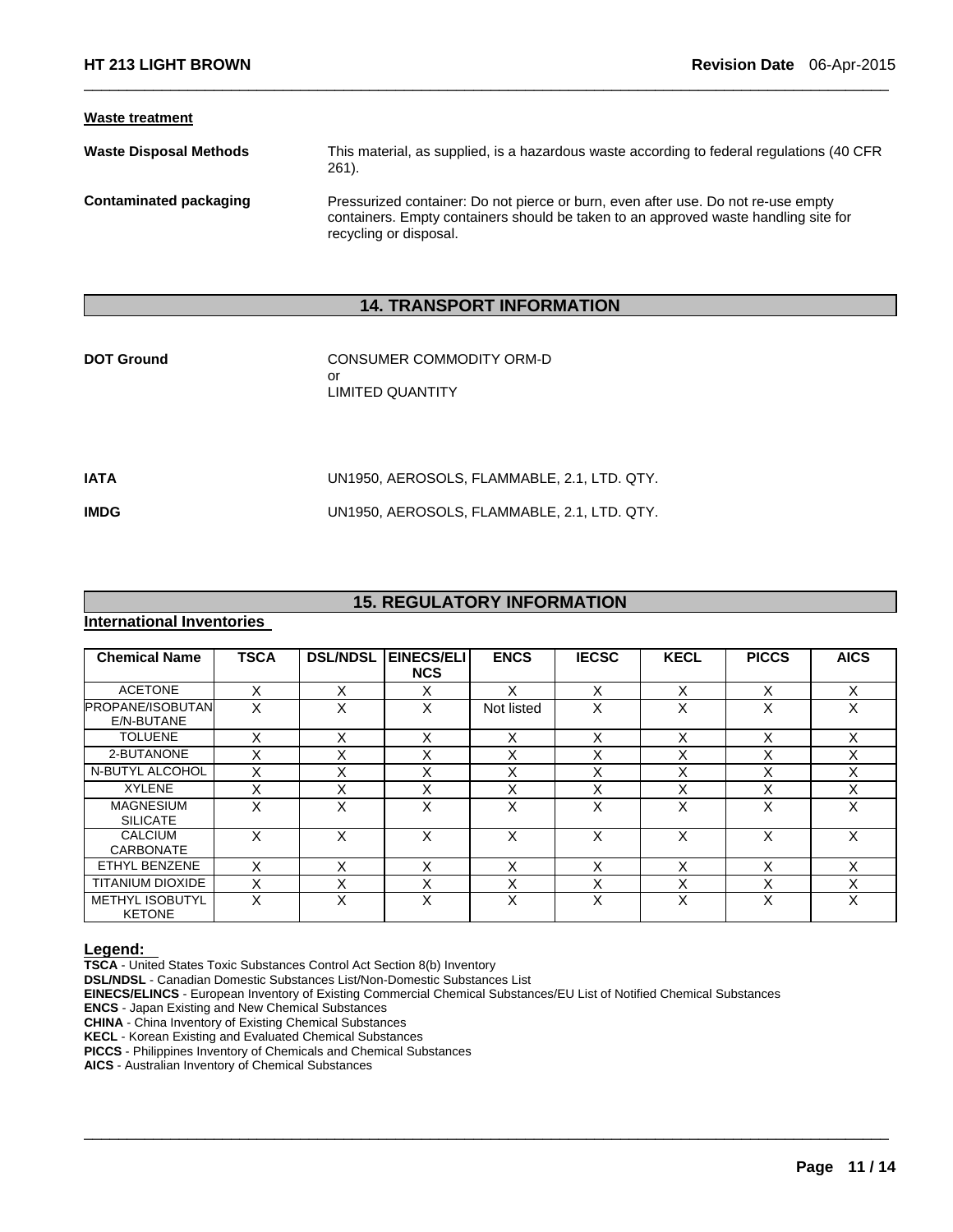### **U.S. Federal Regulations**

### **SARA 313**

Section 313 of Title III of the Superfund Amendments and Reauthorization Act of 1986 (SARA). This product contains a chemical or chemicals which are subject to the reporting requirements of the Act and Title 40 of the Code of Federal Regulations, Part 372:

 $\Box$ 

| <b>Chemical Name</b>                  | <b>CAS-No</b>  | Weight %* | SARA 313 - Threshold<br>Values % |
|---------------------------------------|----------------|-----------|----------------------------------|
| TOLUENE - 108-88-3                    | 108-88-3       | $10 - 20$ | 1.0                              |
| N-BUTYL ALCOHOL - 71-36-3             | 71-36-3        | $1 - 10$  | 1.0                              |
| XYLENE - 1330-20-7                    | 1330-20-7      | $1 - 10$  | 1.0                              |
| ETHYL BENZENE - 100-41-4              | 100-41-4       | $1 - 10$  | 0.1                              |
| METHYL ISOBUTYL KETONE - 108-10-1     | $108 - 10 - 1$ | $1 - 10$  | 1.0                              |
| <b>SARA 311/312 Hazard Categories</b> |                |           |                                  |
| <b>Acute Health Hazard</b>            | Yes            |           |                                  |
| <b>Chronic Health Hazard</b>          | Yes            |           |                                  |
| <b>Fire Hazard</b>                    | Yes            |           |                                  |
| Sudden Release of Pressure Hazard     | Yes            |           |                                  |
| <b>Reactive Hazard</b>                | no             |           |                                  |

#### **Clean Water Act**

This product contains the following substances which are regulated pollutants pursuant to the Clean Water Act (40 CFR 122.21 and 40 CFR 122.42):

| <b>Chemical Name</b>            | <b>CWA - Reportable</b><br>Quantities | <b>CWA - Toxic Pollutants</b> | <b>CWA - Priority Pollutants</b> | <b>CWA - Hazardous</b><br><b>Substances</b> |
|---------------------------------|---------------------------------------|-------------------------------|----------------------------------|---------------------------------------------|
| <b>TOLUENE</b><br>108-88-3      | 1000 lb                               |                               |                                  |                                             |
| <b>XYLENE</b><br>1330-20-7      | 100 <sub>1b</sub>                     |                               |                                  |                                             |
| ETHYL BENZENE<br>$100 - 41 - 4$ | 1000 lb                               |                               |                                  |                                             |

#### **CERCLA**

This material, as supplied, contains one or more substances regulated as a hazardous substance under the Comprehensive Environmental Response Compensation and Liability Act (CERCLA) (40 CFR 302):

| <b>Chemical Name</b>                      | <b>Hazardous Substances RQs</b> | <b>Extremely Hazardous Substances</b><br><b>RQs</b> | <b>RQ</b>                                                                              |
|-------------------------------------------|---------------------------------|-----------------------------------------------------|----------------------------------------------------------------------------------------|
| <b>ACETONE</b><br>67-64-1                 | 5000 lb                         |                                                     | RQ 5000 lb final RQ<br>RQ 2270 kg final RQ                                             |
| <b>TOLUENE</b><br>108-88-3                | 1000 lb 1 lb                    |                                                     | RQ 1000 lb final RQ<br>RQ 454 kg final RQ RQ 1 lb final<br>RQ.<br>RQ 0.454 kg final RQ |
| 2-BUTANONE<br>78-93-3                     | 5000 lb                         |                                                     | RQ 5000 lb final RQ<br>RQ 2270 kg final RQ                                             |
| N-BUTYL ALCOHOL<br>71-36-3                | 5000 lb                         |                                                     | RO 5000 lb final RO<br>RQ 2270 kg final RQ                                             |
| <b>XYLENE</b><br>1330-20-7                | 100 <sub>lb</sub>               |                                                     | RQ 100 lb final RQ<br>RQ 45.4 kg final RQ                                              |
| ETHYL BENZENE<br>$100 - 41 - 4$           | 1000 lb                         |                                                     | RQ 1000 lb final RQ<br>RQ 454 kg final RQ                                              |
| <b>METHYL ISOBUTYL KETONE</b><br>108-10-1 | 5000 lb                         |                                                     | RQ 5000 lb final RQ<br>RQ 2270 kg final RQ                                             |

# **U.S. State Regulations**

#### **California Proposition 65**

This product contains the following Proposition 65 chemicals:

| <b>Chemical Name</b>       | California Prop. 65 |  |  |
|----------------------------|---------------------|--|--|
| TOLUENE<br>$-108 - 88 - 3$ | Developmental       |  |  |
|                            | Female Reproductive |  |  |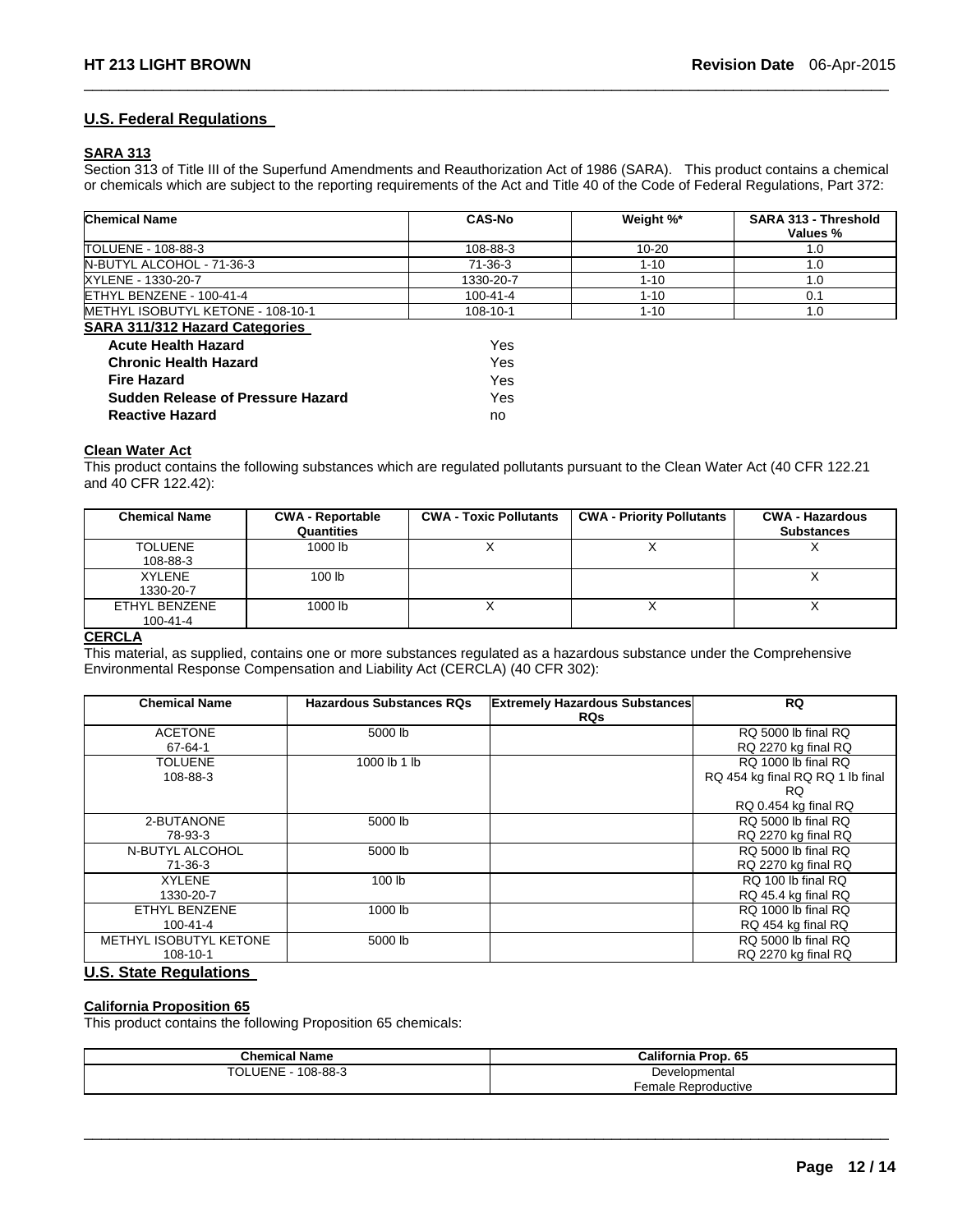| ETHYL BENZENE - 100-41-4          | Carcinoɑen    |
|-----------------------------------|---------------|
| METHYL ISOBUTYL KETONE - 108-10-1 | Carcinogen    |
|                                   | Developmental |
| TITANIUM DIOXIDE - 13463-67-7     | Carcinogen    |

# **U.S. State Right-to-Know Regulations**

| <b>Chemical Name</b>      | <b>New Jersey</b> | <b>Massachusetts</b> | Pennsylvania |  |
|---------------------------|-------------------|----------------------|--------------|--|
| <b>ACETONE</b>            | X                 | Х                    | х            |  |
| 67-64-1                   |                   |                      |              |  |
| <b>TOLUENE</b>            | X                 | X                    | X            |  |
| 108-88-3                  |                   |                      |              |  |
| 2-BUTANONE                | X                 | X                    | X            |  |
| 78-93-3                   |                   |                      |              |  |
| N-BUTYL ALCOHOL           | X                 | X                    | X            |  |
| $71-36-3$                 |                   |                      |              |  |
| <b>XYLENE</b>             | X                 | X                    | X            |  |
| 1330-20-7                 |                   |                      |              |  |
| <b>MAGNESIUM SILICATE</b> | X                 | X                    | X            |  |
| 14807-96-6                |                   |                      |              |  |
| CALCIUM CARBONATE         | X                 | X                    | X            |  |
| 1317-65-3                 |                   |                      |              |  |
| ETHYL BENZENE             | X                 | X                    | X            |  |
| $100 - 41 - 4$            |                   |                      |              |  |
| TITANIUM DIOXIDE          | X                 | X                    | X            |  |
| 13463-67-7                |                   |                      |              |  |
| METHYL ISOBUTYL KETONE    | X                 | X                    | X            |  |
| 108-10-1                  |                   |                      |              |  |

**EPA Pesticide Registration Number** Not applicable

#### **Canada**

**This product has been classified in accordance with the hazard criteria of the Controlled Products Regulations (CPR) and the MSDS contains all the information required by the CPR.** 



| <b>16. OTHER INFORMATION</b> |                        |                           |                       |  |                          |                                           |
|------------------------------|------------------------|---------------------------|-----------------------|--|--------------------------|-------------------------------------------|
| <b>NFPA</b>                  | <b>Health Hazard</b> 2 |                           | <b>Flammability</b> 4 |  | <b>Instability</b> 0     | <b>Physical and chemical</b><br>hazards - |
| <b>HMIS</b>                  | <b>Health Hazard</b> 2 |                           | <b>Flammability</b> 4 |  | <b>Physical Hazard</b> 1 | <b>Personal protection</b> B              |
| <b>Prepared By</b>           |                        | <b>Regulatory Affairs</b> |                       |  |                          |                                           |
| <b>Issuing date</b>          | 06-Apr-2015            |                           |                       |  |                          |                                           |
| <b>Revision Date</b>         |                        | 06-Apr-2015               |                       |  |                          |                                           |
| <b>Revision Note</b>         |                        |                           |                       |  |                          |                                           |
| No information available     |                        |                           |                       |  |                          |                                           |

**Disclaimer**

**The information provided on this SDS is correct to the best of our knowledge, information and belief at the date of its publication. The information given is designed only as a guide for safe handling, use, processing, storage, transportation, disposal and release and is not to be considered as a warranty or quality specification. The information relates only to the specific material designated and may not be valid for such material used in combination with any other material or in any process, unless specified in the text.**